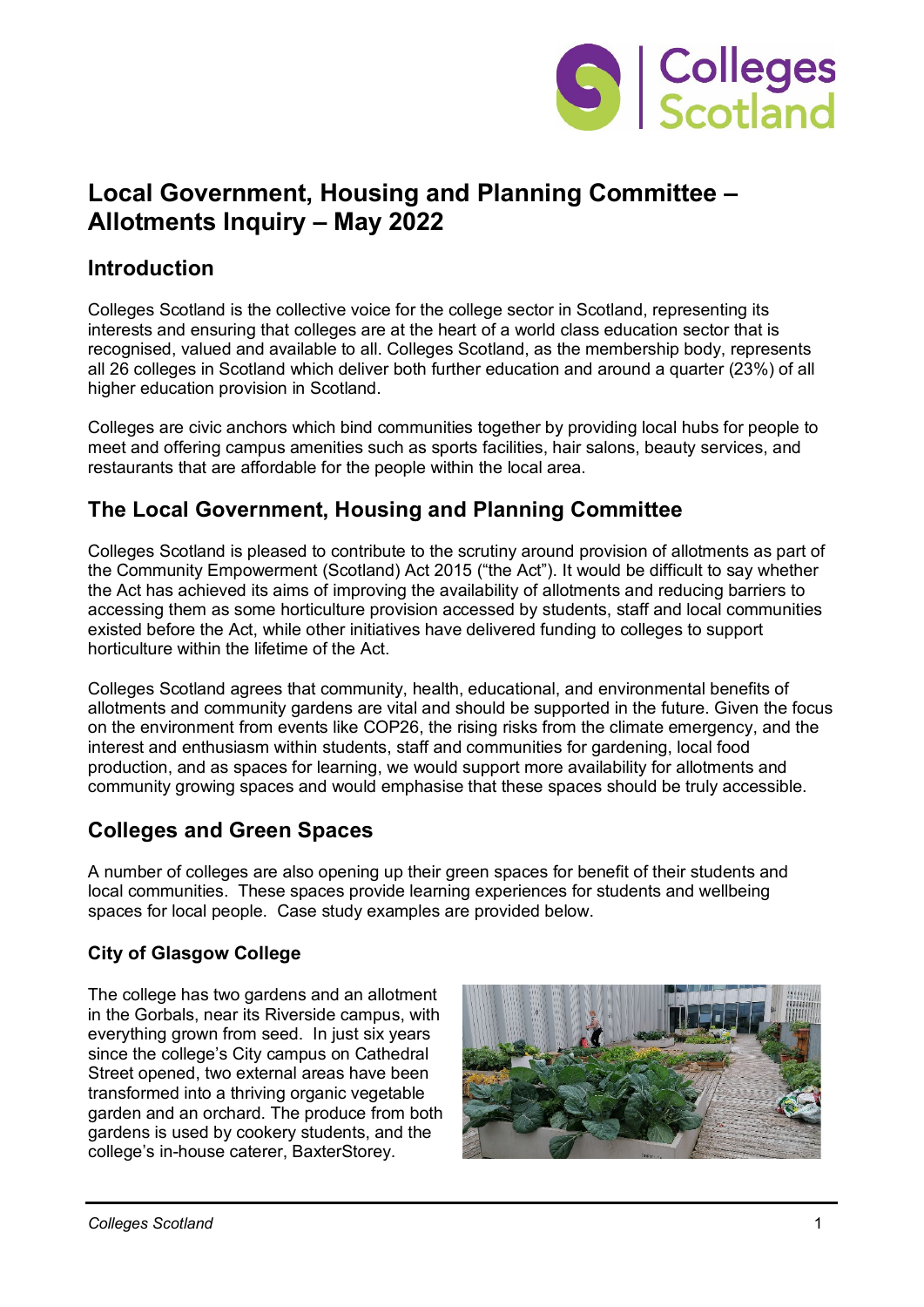As part of the Glasgow Community Food Network, the gardens offer practical opportunities to teach students about sustainability and climate change, as well as horticulture, human geography, business, and cookery.

They are also truly organic and self-sufficient using compost created from the college's own food waste, thanks to an industrial composter which the college invested in. With the ability to compost an estimated 26 tonnes of food waste on site each year, both composter and gardens are going a long way to helping the college meet its environmental ambitions.

As well as creating produce which is used by the college's professional cookery students and training restaurant, they provide the ideal space to develop outdoor education.

### **Glasgow Clyde College**

Glasgow Clyde College opened a new £1.8 million horticulture learning centre in 2018. The purposebuilt facility based at the college's Langside campus consists of two modern workshops, three industrial sized greenhouses to support horticulture and plant growth and new changing rooms.

Students and staff studying horticulture and landscaping courses now benefit from being in a permanent area which is helping to develop teaching strategies and collaborations with the local community.



Funded by the Glasgow Clyde Education Foundation, the investment and build of the facility has allowed the college to increase the number of places and courses available. It also demonstrates to employers that students are learning within a professional environment.

In Glasgow alone, there are over 90 parks and gardens for people to access and enjoy, which all require maintenance and to be kept to a high standard for continued use from residents and visitors. As the number of greenspaces continues to grow, the demand for horticulture jobs will also increase, and the college facility will help provide those future horticulturists.

The centre is also benefitting the local community, allowing students to offer skills and support to community projects within the surrounding areas and carry out live projects.

#### **Glasgow Kelvin College**

Glasgow Kelvin College has designed and is currently developing a community garden at its East End Campus (2 Haghill Road, Glasgow). The aim of the garden is to provide an inspiring space that can help to deliver exciting, interactive outdoor learning experiences for learners and staff; provide the benefits of the outdoors to the college and local community linked to the health and wellbeing; and help to improve the college's awareness of and relationship with the surrounding natural environment.



The garden design is centred on issues concerning social,

economic, and environmental sustainability. These include minimising the environmental impact of the garden's construction and protecting the existing ecosystem; requires low maintenance